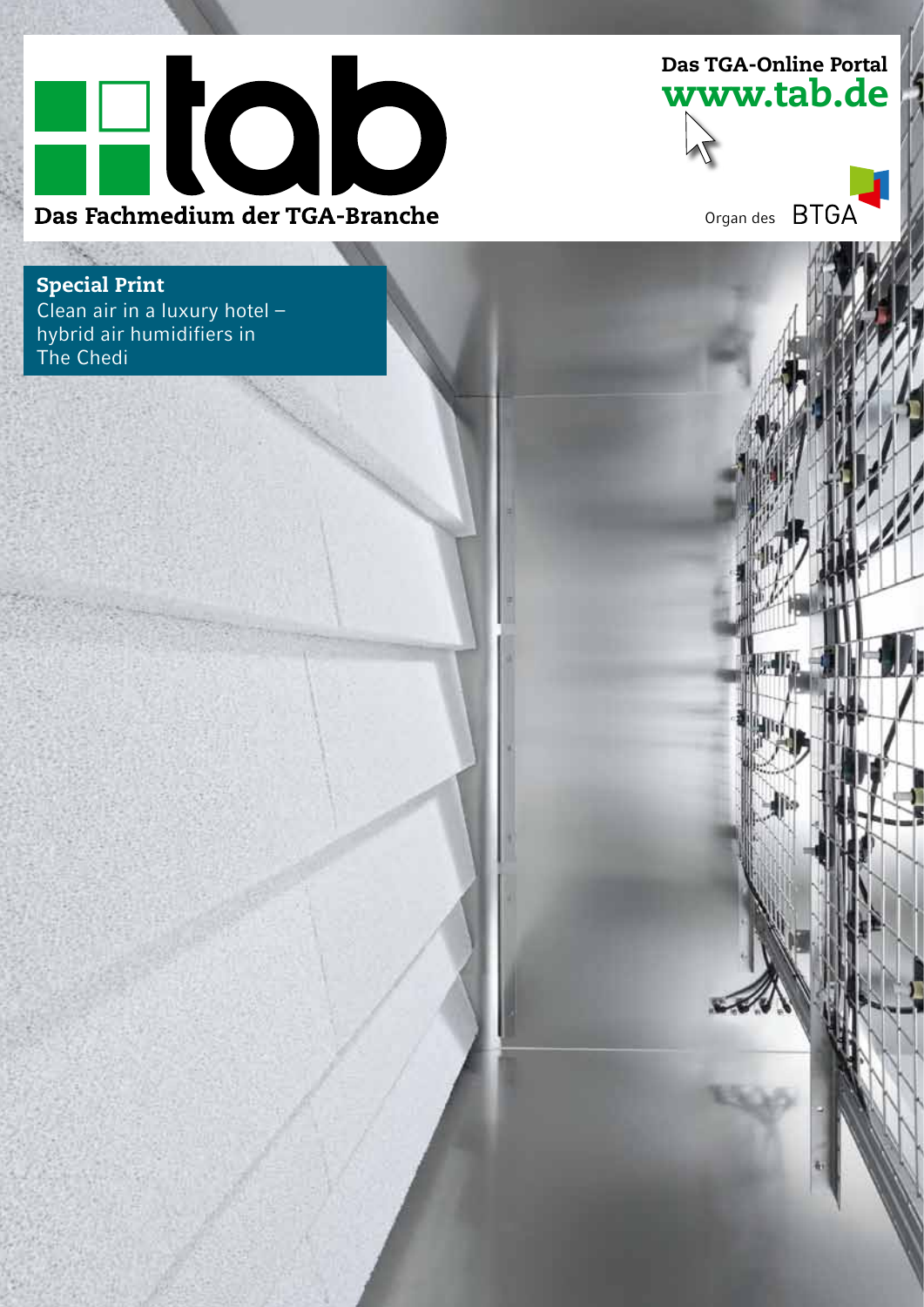## **Clean air in a luxury hotel** Hybrid air humidifiers in The Chedi



**The adiabatic humidification in The Chedi 5 star hotel in Andermatt creates exactly the right climate that the guests want. 12 hybrid humidifiers were installed to meet operational requirements. The hotel owner has been well pleased with the excellent hygiene standards and the low operating costs.**

**Andreas Maisch** Regional Manager Stuttgart, Condair GmbH

After its opening in late 2013, The Chedi in Switzerland was named as a 2014 "must go to" destination by the international press. Together with other projects, it aims to make the small town of Andermatt more attractive than St. Moritz. On top of that, the Chedi exemplifies sustainability in a luxurious way. The hotel's sustainable and luxurious design is reflected in the architecture, building materials as well as its modern utilities.

The large hotel is surrounded by ancient pine trees that remained untouched by the hotel's construction. The building itself was built to fit in with the picturesque alpine town. Its four buildings are seamlessly built into the network of small, cobbled streets. A facade of native spruce pine lends these buildings – some with up to six floors – a dashing alpine flair.

#### Stately Rooms

After walking through a modern entrance of glass and steel, one enters reception rooms almost six meters high. This sense of lavishness is enforced by the sheer spaciousness of these areas as the four buildings' ground and first floors are all joined together. There are always room connections and spaces that can take one by surprise. The transition between interior and exterior has been designed with a great attention to detail. The combination of transparent and opaque material both accentuates and brings together the different climate areas of inside and outside.

It is in this way that (for example) a large wood fireplace provides the transition between the somewhat colder exterior area and the cozy interior areas where guests can relax in and retire to. Another two wood fireplaces provide warmth in the cozy Aprés Ski Bar. There are 193 fireplaces in total. Every suite – approximately a third of the total number of rooms – has its own fireplace. Some are partially built-in fireplaces to create a stunning sight or feature.

The gas fireplaces' heat and flames don't just contribute to the guests' feel-good factor, but are also used to provide warmth. The hotel also uses wood chippings as a sustainable resource for local heating. The hotel's doors are opened in certain times of the year with nice temperatures outside, for example in early summer. This causes a lot of air to come into the hotel's interior from outside. The ventilation system's precise settings can balance out these fluctuations. This also means the humidity can be continuously regulated.

#### Physical Wellbeing

World cuisine is celebrated in half open kitchens – the most impressive has to be the Japanese room, minimalistic in design and one of the hotel's little treasures. The wall opens inwards and is perforated with small, acutely designed openings. The guests walk up a slightly rising walkway to enter the room for ceremonial Japanese dining.

The five star hotel The Chedi in Andermatt fits in perfectly with the

historic town center.

The four hotel buildings match the town's aesthetic.

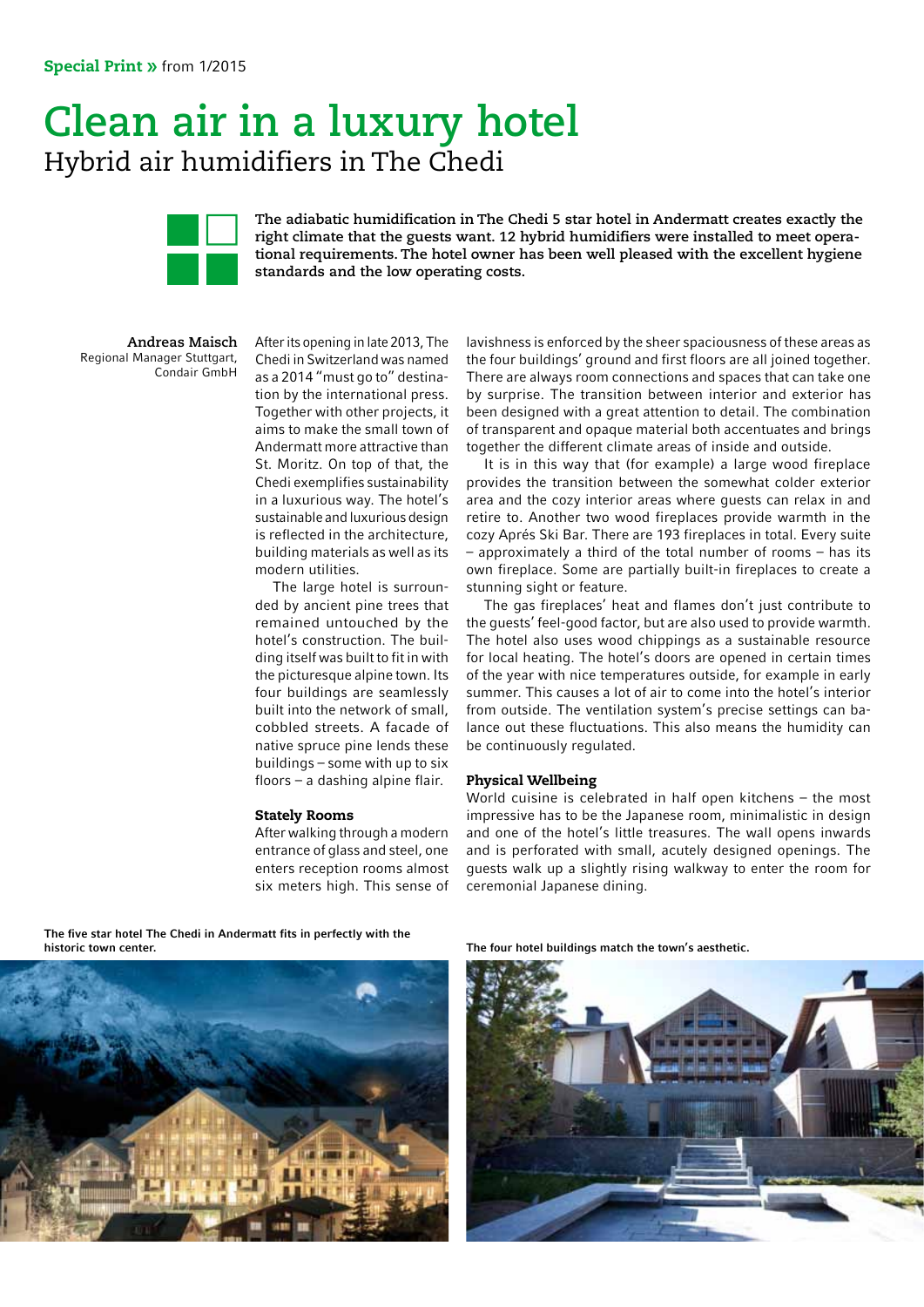

Adiabatic humidification ensures the larger areas have the right climate that guests can feel comfortable in.

A cigar room with a walk in humidor and the Cheese Tower, a glass tower used to mature cheese by mimicking the climate of a cave, are some of the stops on a journey through the different "culinary climate zones". The air humidity of the hotel's rooms are controlled by 12 Condair Dual 2 humidifiers. A humidifier was installed in the main restaurant's ventilation system to provide 24,000 m<sup>3</sup>/h of air (see table for technical details). The temperature in winter can be -15°C (5°F) with 90% humidity. The air is warmed by up to 38°C (100.4°F) so that even after being cooled by the humidity, its percentage is still at a comfortable 45% and the temperature is 21.5°C (77°F). Adiabatic humidification proves to be the most sustainable and energy efficient humidification method. High pressure humidifiers need much more energy for their pressure pumps – just as steam humidifiers need more energy to heat up the water they use. The Dual 2 installations save on water needed in the humidification process. Excess water lost through cleaning is minimal. The amount of water can be precisely controlled.

#### Hygiene

Hygiene is always a huge concern wherever air is being saturated with water. Legionella, mold, yeasts or any other germs cannot be allowed to multiply. The Dual 2's hygiene concept eliminates all of these effectively. The main element of this hygienic concept is silver ionization. Just as silver ions are used to sterilize drinking water, silver ions and a sterile filter are used to permanently prevent

Unit Amount Unit width (interior) Unit height (interior) Unit length (interior) mm mm mm 3,100 1,495 1,200 Airflow volume Internal air pressure (total) Air temperature prior to humidification  $m<sup>3</sup>/h$ Pa °C 24,000 95,000 38.00 Absolute humidity before humidity increase caused by the humidifier g/kg g/kg 0.82 6.60 Air temperature after humidification **C** <sup>o</sup>C 21.5 Humidifier enthalpy kJ/(1+x)kg 40.34 Humidifier performance, nozzle pressure 7 bar water supply amount kg/h kg/h 168 12 Required unmineralized water amount / maximum nozzle performance kg/h 188 Vertical airflow speed at the installation's cross section Vertical airflow speed humidification panels m/s m/s 1.4 1.5 Loss of pressure through humidification unit Humidification effectiveness ETA Pa  $\frac{0}{0}$ 39 70 Relative humidity after humidification  $\frac{1}{2}$  % 45

the reproduction of germs as well as the build-up of biofilms. Inorganic impurities are removed by a fine filter, water softener and osmosis filter. The water quality is automatically regulated. The internal water lines are regularly cleaned to prevent the build-up of germs (even during periods where humidification is not required). The hybrid humidifier humidifies the air with a combination of low pressure atomization and evaporation. The water droplets are completely evaporated on ceramic elements that are porous (like a sponge) and therefore have a very large surface area. This means the humidified air does not contain any aerosols and is essentially free of germs. Operational hygiene has been confirmed and proven through lengthy tests performed by the independent Fresenius Institute. Hygiene

#### « Special Print

standards are reassessed after one year's operational use. All of the water lines are drained automatically once the system is turned off. As a result of the low pressure system, the humidification distance is very short and the installation is therefore very compact.

Photo: The Chedi Residences Andermatt

Photo:

The Chedi Residences Andermatt

#### Relationship with Nature

The materials used in the hotel's interior match the sustainable humidification of the hotel. Natural materials that boost humidity are often used. Wood used for construction, for example wooden beams, remains untreated and therefore permeable. Wood used in flooring is oiled and alternates with natural stone. Belgian limestone with a bluegray tone creates a sense of ease and relaxation. The local granite is laminated in various ways. The refined lighting sparkles like stars in a clear night's sky. Natural objects are even used as decoration, be it a magic looking tree root or tree discs. The Chedi is a modern luxury hotel paying many homages to nature.

#### Construction:

Architect: Denniston International Architects & Planners Ltd, Kuala Lumpur Ventilation planner: Daldrop + Dr. Ing. Huber GmbH & Co

KG, Neckartailfingen, Germany.

The air humidity of the hotel's rooms are controlled by 12 Condair Dual 2 humidifiers.



Table 1: Technical details of the adiabatic humidifier in the main restaurant